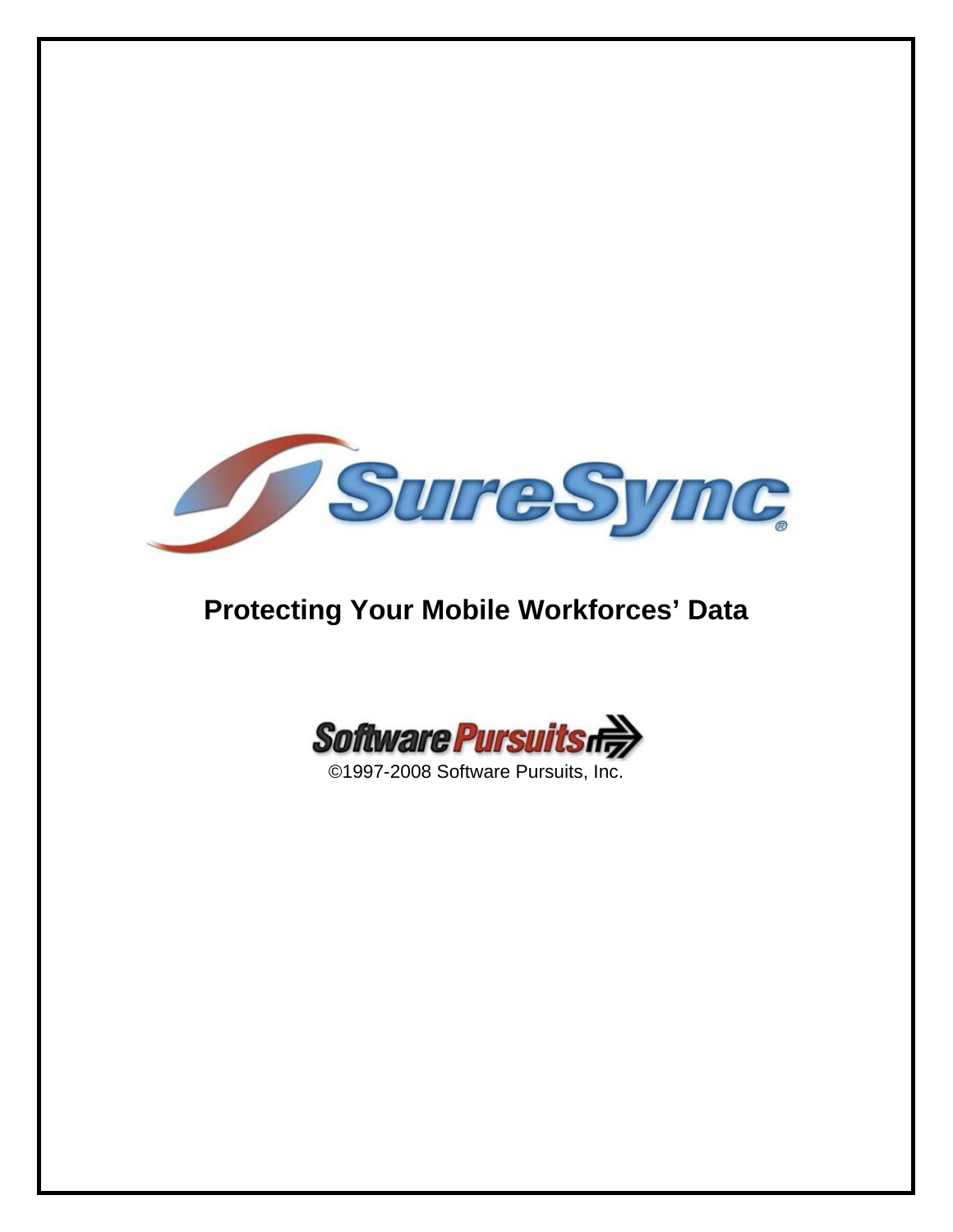# Contents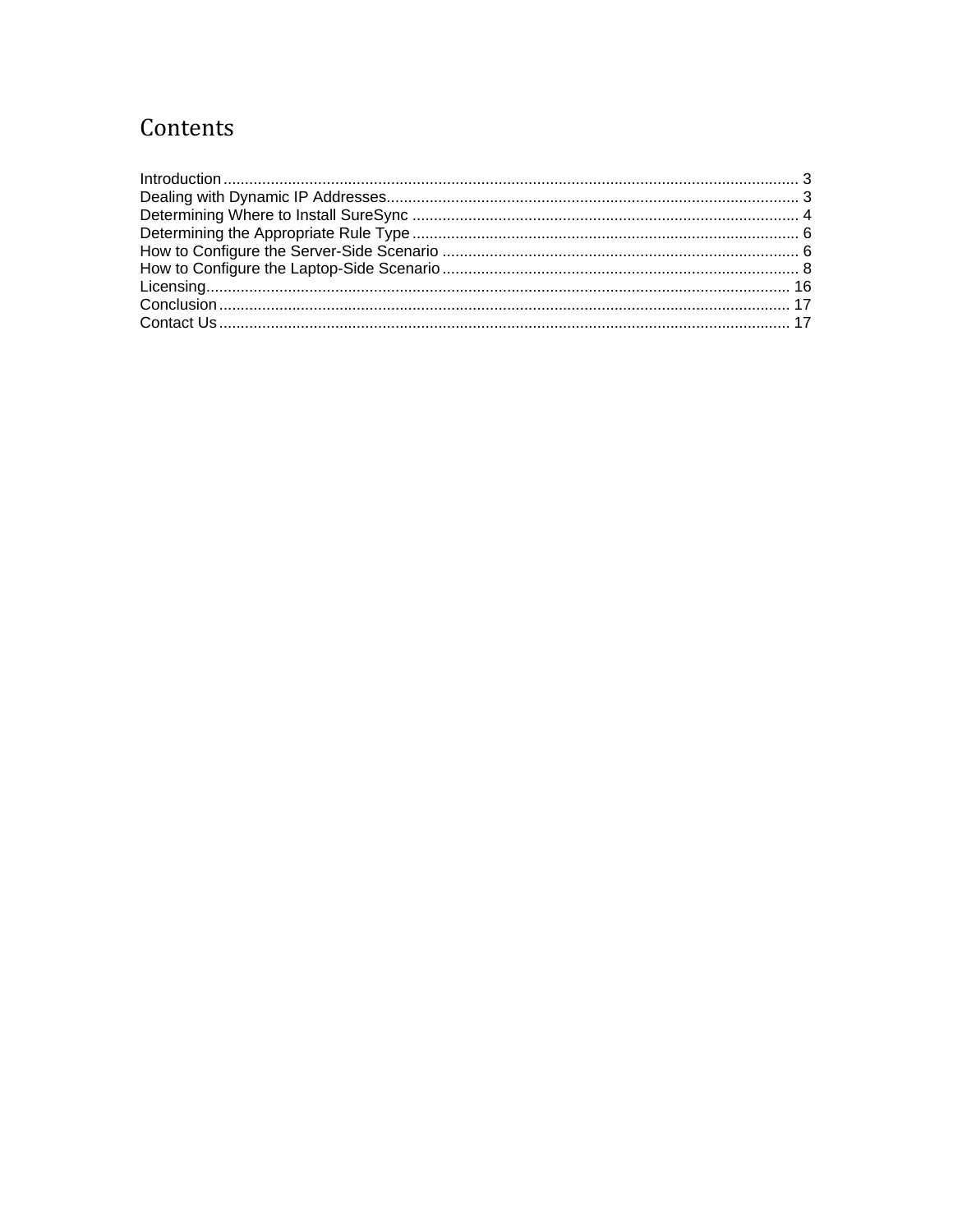# <span id="page-2-0"></span>**Introduction**

The growth of mobile workforces has made the task of protecting corporate data stored on laptops a difficult challenge. IT departments must ensure that company files stored on these devices are backed up to a central location; providing a method for data recovery in the event of a system crash, a physically damaged system or even a stolen laptop. This can be daunting because laptops aren't bound to one spot on the network like a desktop machine. An employee might work from their desk at the office, from home, or even from a wireless hotspot in a coffee house. Regardless of where they are working, these users expect and need to have their files protected.

Software Pursuits' file synchronization / replication software, SureSync, provides multiple methods of easily protecting this type of data. This whitepaper will outline the process of configuring SureSync to protect data on laptops that are on the move and discusses the strengths and weaknesses of each method so you can select the option which is most appropriate for your organization.

SureSync, coupled with the SPIAgent Add‐on, provides a great deal of flexibility in helping address this issue. The SPIAgent Add‐on provides many performance enhancing features and TCP/IP based communications. With the SPIAgent you can synchronize to any Windows machine accessible by IP address or DNS name; even over the Internet. The SPIAgent provides the option to encrypt the data during transfer to secure data being synchronized over the Internet, making SureSync with the SPIAgent an ideal fit for protecting these remote laptops.

# **Dealing with Dynamic IP Addresses**

When installing SureSync on the server and accessing the SPIAgent service on remote machines you need to be able to access the laptops via a resolvable DNS name or IP address over the Internet. This is not an issue when installing SureSync on the laptops and the SPIAgent on the server if the server has a public IP address. If the server is using a private IP address then you would still need to deal with a dynamic IP address but it would be a single address instead of many.

Most Internet Service Providers assign IP addresses using DHCP which means the IP address of a user's laptop could change at any time. This is particularly true when the user is on the go and connecting to various networks. The SPIAgent add‐on references machines by IP address or DNS name. In the instance where the machine does not have a fixed IP address and does not have a resolvable DNS name it would seem that you could not synchronize to it but that is where dynamic DNS services come into the picture.

There are many dynamic DNS services and the features offered vary from service to service. Regardless of the service the basic concept is always the same. You sign up for an account with a dynamic DNS provider and create a DNS name which will be in the format of "name.domain.com". You then install a piece of software on the laptop which monitors your IP address. Each time the IP address changes the software updates your laptop's IP address with their service. This means that "name.domain.com" always points to the laptop in question and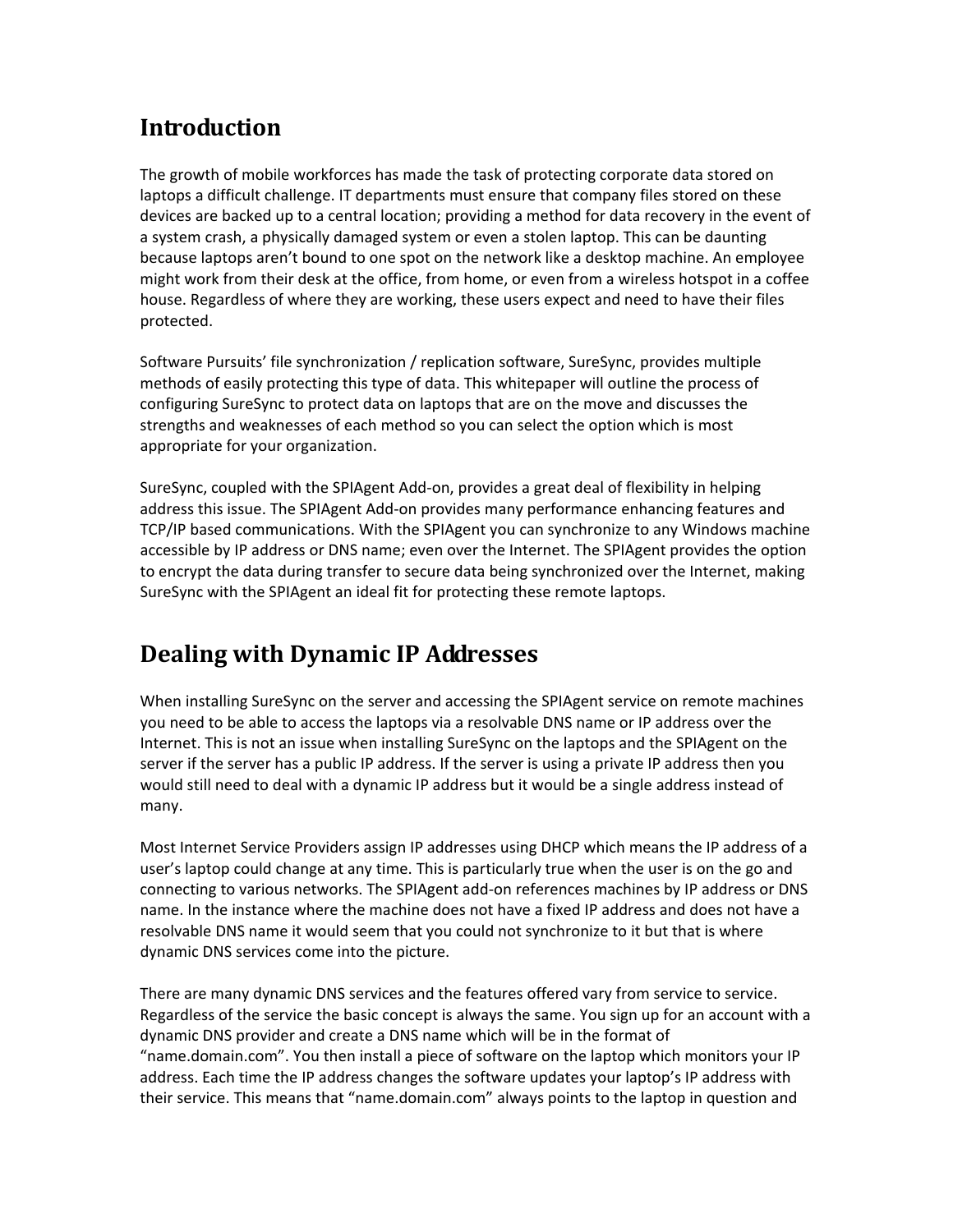<span id="page-3-0"></span>allows you to use that name when you configure the SPIAgent to successfully access that machine regardless of the network the laptop is on at the moment.

Some services are free and others charge fees. Entering the search term "Dynamic DNS" into your favorite search engine will return many options. A couple of these are:

- Dynamic Network Solutions, Inc. ([http://www.dyndns.com\)](http://www.dyndns.com/)
- No‐IP Dynamic DNS [\(http://www.no](http://www.no-ip.com/)‐ip.com)
- DNS2Go [\(http://www.dns2go.com](http://www.dns2go.com/))
- TZO ([http://www.tzo.com](http://www.tzo.com/))
- EasyDNS ([http://www.easydns.com](http://www.easydns.com/))

Once you have selected a service you would need to configure a Dynamic DNS name for each laptop. You will also need to install any required software from the Dynamic DNS provider of your choice on each of the laptops to handle the updating of the IP addresses.

# **Determining Where to Install SureSync**

The biggest decision in deploying SureSync to protect laptop machines is determining if you want to install SureSync on a server and control all of the jobs centrally or if you want to install a full copy of SureSync on each of the laptops and allow the user some level of control over the synchronization.

# *Deploying SureSync on the Server*

## Advantages

- Simplified management of the SureSync environment.
- Changes to the SPIAgent can be easily deployed to the laptops.

## Disadvantages

• If running Scheduled synchronizations it's possible for some laptops to be missed for multiple runs of the Schedule if the laptop is not connected.

Installing SureSync on the server provides the benefit of central management. You will only need to keep track of one SureSync console. Each laptop would have a copy of the SPIAgent service installed to provide the TCP/IP communications and other advanced functionality that is essential to the project.

SureSync provides a method of easily updating remote agents so this method of installation is by far the easiest in terms of management. When a new version of SureSync is released you would upgrade the server and then deploy the new agent files to the workstations using SureSync's built‐in agent update tools.

**NOTE:** Details on updating remote agents can be found in the SureSync help file.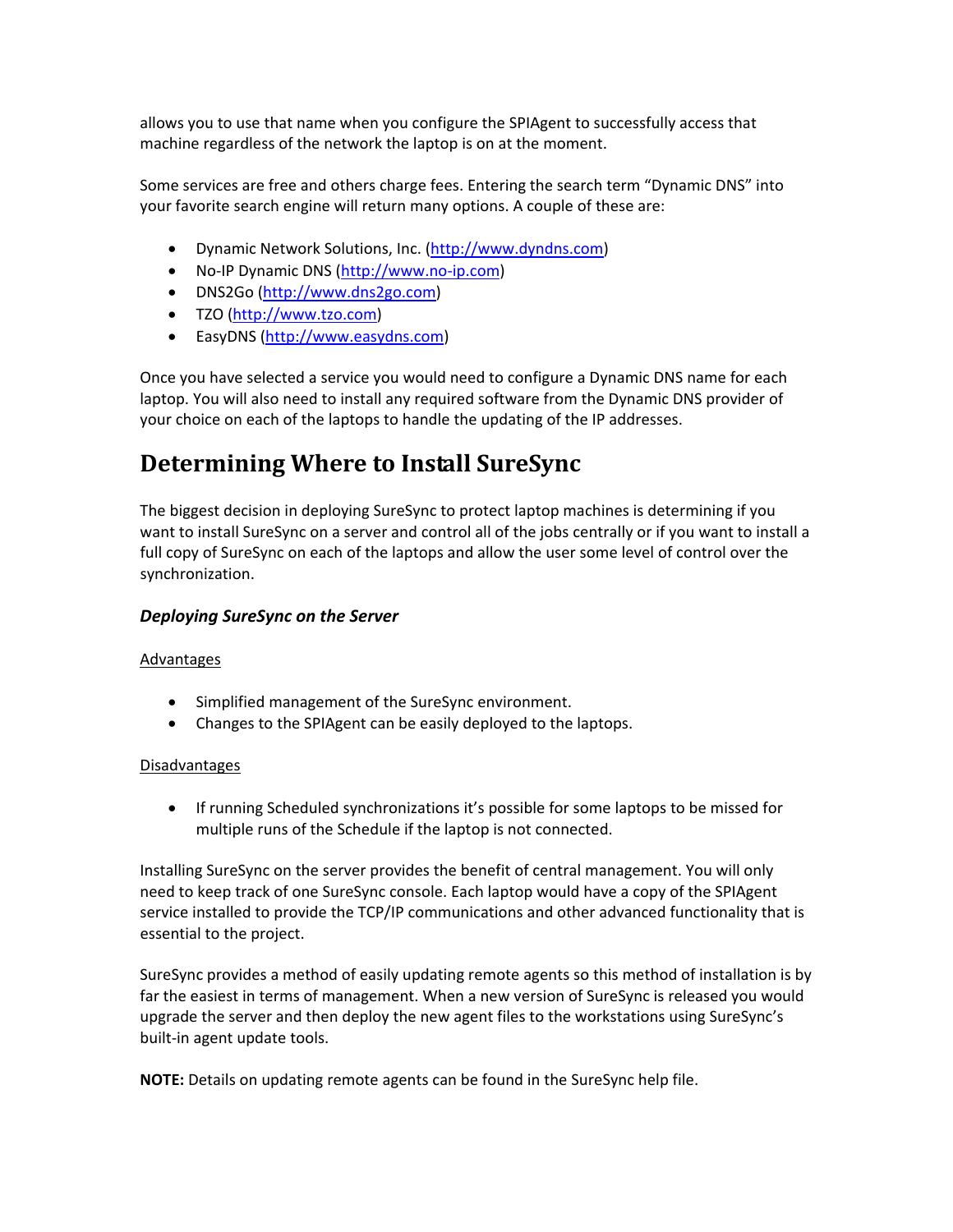The negative aspect of installing SureSync on the server is that you have no way of knowing when people are connected to your network or to the Internet. Therefore, running on a scheduled basis is a bit of a challenge because some mobile workers may not be connected during the time the job is running. For example, if you configured a Schedule to run every 30 minutes it's possible that some laptops would not be on the network or accessible through the Internet when that schedule is run, sometimes for the span of multiple scheduled runs of the job. When this happens an error is logged and that particular machines data is not backed up.

To minimize the connection issue, jobs can be run more frequently, increasing the odds that a user's machine will be accessible to SureSync. You can eliminate the issue entirely by running a real‐time monitor. A real‐time monitor will monitor the job and add the laptop path back into the synchronization when it is available. If you configure the Monitor for a low retry time like 2 minutes then you will find machines are quickly synchronized whenever they are accessible from SureSync.

# *Deploying SureSync on the Laptops*

# Advantages

- User can launch job when connected via a desktop shortcut.
- Job can be configured to run when logging on, when the computer starts and more using the Scheduled Tasks feature in Windows.
- Don't have to worry about dynamic IP addresses except on the server if applicable.

# **Disadvantages**

- A SureSync installation on each laptop creates more management work for tasks like upgrading to the current version.
- A user could either not run the synchronization job or find a way to disable the scheduled task.

Installing SureSync on each laptop provides some additional options to run replication / synchronization jobs. You can configure a desktop shortcut using the command line interface, SyncCmd, which enables to end user to run the backup job whenever they are connected and it is convenient for them.

There is also the option of using the Scheduled Tasks functionality in Windows to schedule a job to be run in an automated manner. The choices available with this option include running the job when the computer starts, when the user logs on, once daily, once a week and more. If you require more flexibility in launch times you could always use the SureSync Scheduler installed on the laptop but that requires a username and password to be defined. If the user accounts on the laptop have password changes frequently this can pose a problem because you must update the password for the SureSync Scheduler service when the username's password changes.

There are some disadvantages to installing the full SureSync application on the laptops. While there is an automated method of updating remote SPIAgent installs built‐in to SureSync, there is no such functionality for a remote full SureSync install. The SureSync installer must be run when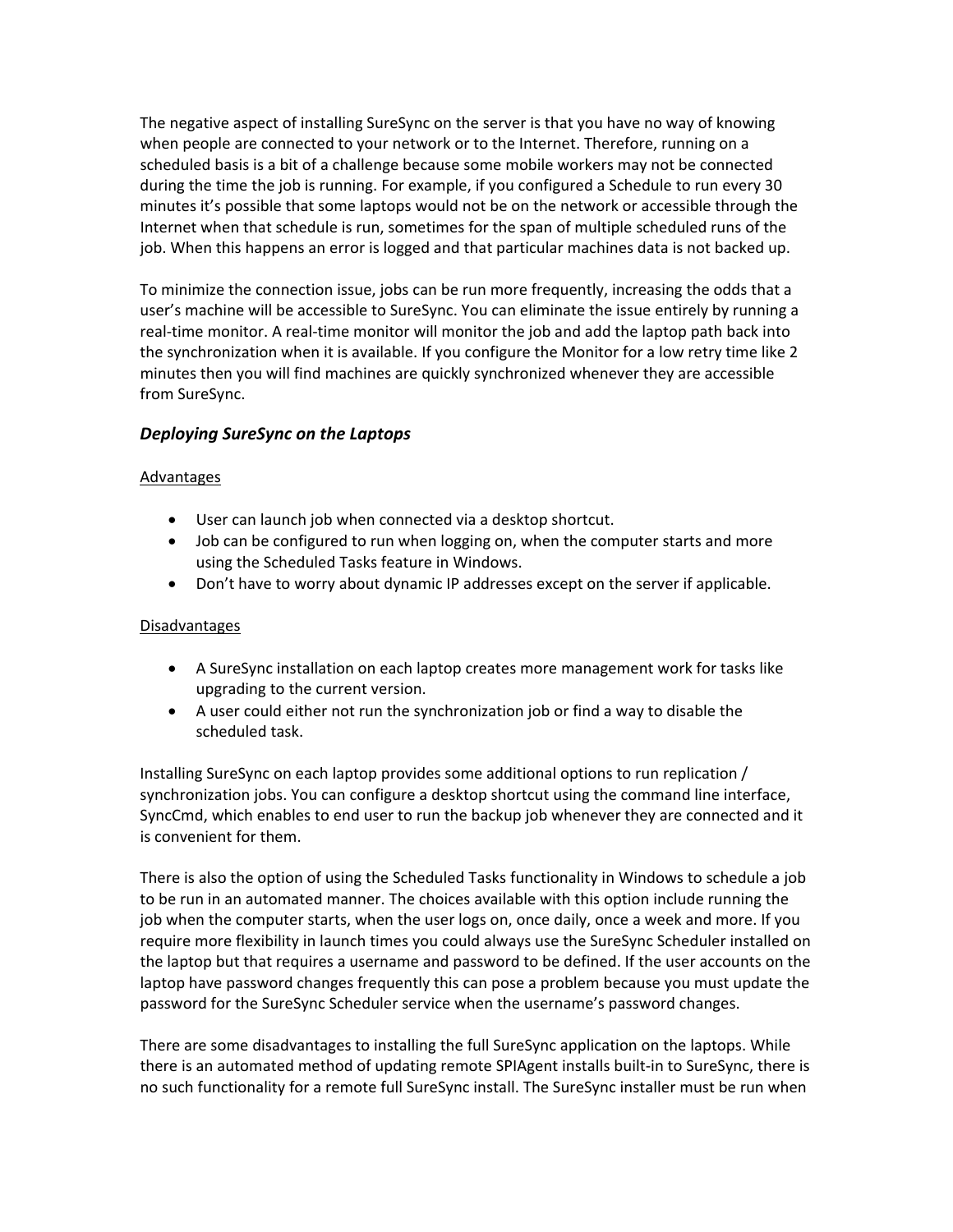<span id="page-5-0"></span>an upgrade is performed. This can make upgrading to a new version of SureSync more time consuming.

There is also the issue of a user simply not running the job (if you're using the shortcut method) or disabling the scheduled task which could happen if the user is running as an administrator on the machine in question.

# **Determining the Appropriate Rule Type**

When backing up data you will want to use a one-way synchronization / replication rule. SureSync offers a number of one‐way rules and they all behave a little differently, depending on user preference. For a complete understanding of SureSync's Rules, review "Rule Methods Summary" in the SureSync help file.

A Mirror rule is a logical choice because it makes an exact copy of the contents of the directories in question. The only potential problem is that it deletes files so if someone accidentally deletes a file and a synchronization job runs that delete will be propagated to the server backup copy. If you do not want files removed from the destination when the user deletes them from their laptop then you would want to consider a Recent Master Copy or Differing Master Copy rule. In this case it might be necessary to occasionally run a Mirror rule copy of the job to "clean up" files that reside on the backup destination but not on the laptop.

# **How to Configure the ServerSide Scenario**

The following steps should be performed to deploy SureSync using the Server‐Side Scenario:

- Install SureSync on the server
- Launch SureSync on the server to create your database
- Install the SureSync Scheduler on the server
- Install the SPIAgent on each laptop
- Configure the laptop SPIAgent machines in Tools | SPIAgent Setup
- Configure the Relations used to synchronize the laptop data to the server
- Configure the required Schedule(s) or Real-Time Monitor(s)

It is recommended that you download the SureSync Evaluator's Guide from <http://www.softwarepursuits.com/suresync/support.asp#gettingstarted> to use with this white paper to aide in configuring the various aspects of SureSync. This document will outline the steps you should take but the Evaluator's Guide provides a step‐by‐step view of how to configure each aspect of SureSync.

## *Install SureSync on the Server*

The first step to deploying this scenario is to install the full SureSync application on the server of your choosing. The full SureSync installer can be downloaded from [http://www.softwarepursuits.com/suresync/download.asp.](http://www.softwarepursuits.com/suresync/download.asp)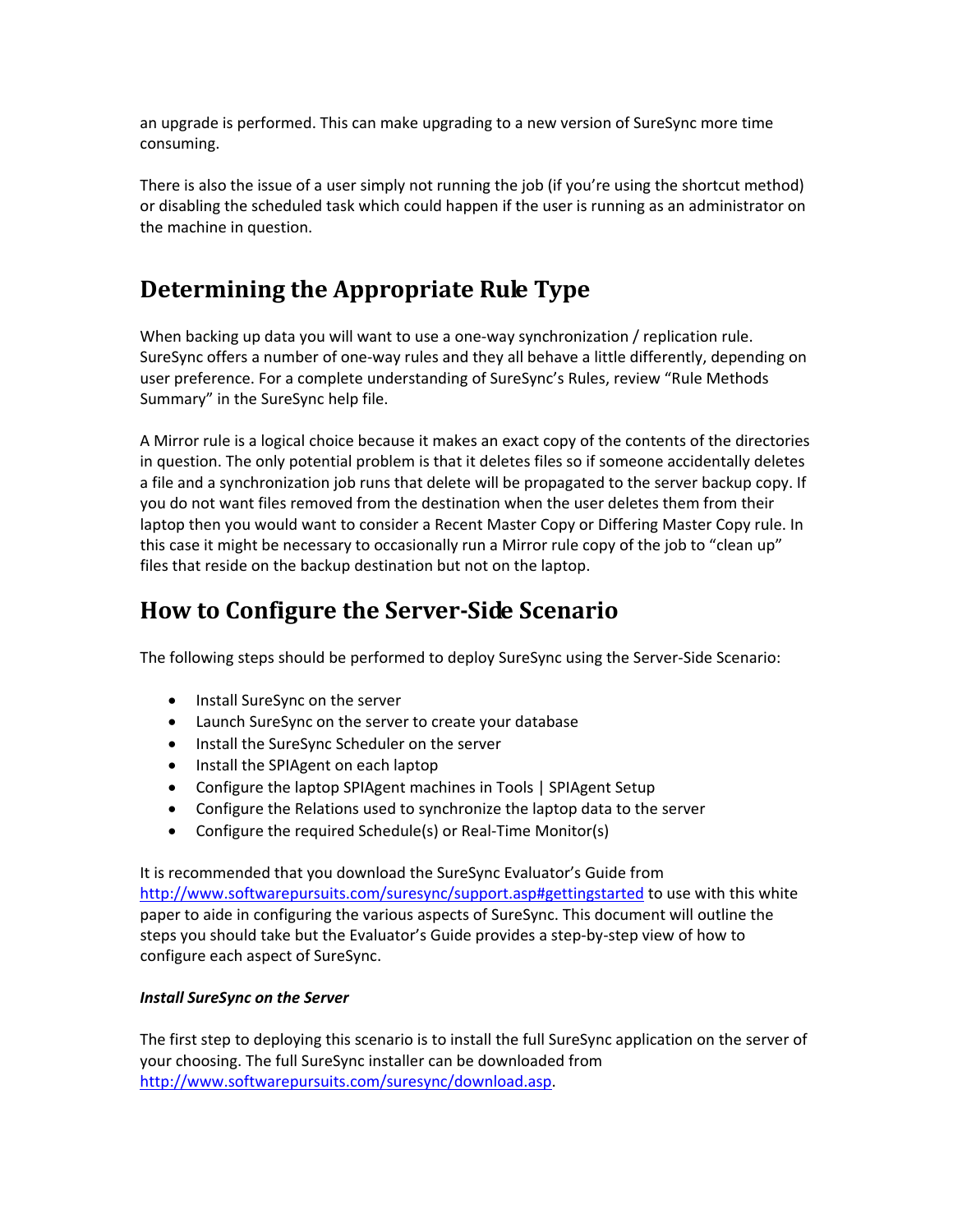#### *Launch SureSync on the Server to Create Your Database*

When you launch SureSync the first time an Access database is created in C:\Documents and Settings\All Users\Application Data\Software Pursuits\SureSync. The database is named SureSync.mdb. If you want to use a SQL database or a different database location please consult the SureSync help file and the SureSync Getting Started Guide for further detail.

#### *Install the SureSync Scheduler on the Server*

Once SureSync is installed and the database created you will want to install the SureSync Scheduler service on the server. The Scheduler is the service responsible for running Schedules and Real‐Time Monitors at their appropriate times.

To install your Scheduler simply go to the Tools menu and then click on Schedulers. Then click the 'Install' button and follow the on‐screen prompts.

## *Install the SPIAgent on all Workstations*

The SPIAgent installer can be obtained from [http://www.softwarepursuits.com/suresync/download.asp.](http://www.softwarepursuits.com/suresync/download.asp) This installer should be run on each laptop that you plan to protect with SureSync.

## *Configure the Laptop SPIAgent Machines in SPIAgent Setup*

Each remote SPIAgent machine must be configured in SPIAgent Setup on the SureSync server machine. A detailed walk‐through for configuring the SPIAgent can be found in the SureSync Evaluator's Guide.

When synchronizing data from remote laptops you will be using local accounts on the laptops to gain access to the machine because the machine is not going to be connected to a domain. Remember to enter the username in as "machinename\username" (minus the quotes) to ensure proper operation.

## *Configure the Relations used to Synchronize the Laptop Data to the Server*

A Relation should be created for each laptop which you're protecting with SureSync. For example, if you have 40 machines which you're backing up there should be 40 Relations. These can be bundled under a single Schedule or Real‐Time Monitor to run the jobs in an automated fashion. Please consult the "Determining the Appropriate Rule Type" section of this document for information on which rule to use and the SureSync Evaluator's Guide for setup instructions for the Relation.

Each Relation should synchronize to a different target folder. This keeps the data from each laptop in an organized folder structure. It is recommended to use the machine name of the laptop as the folder name on the server. This makes it easy to determine at a glance which files belong to which laptop.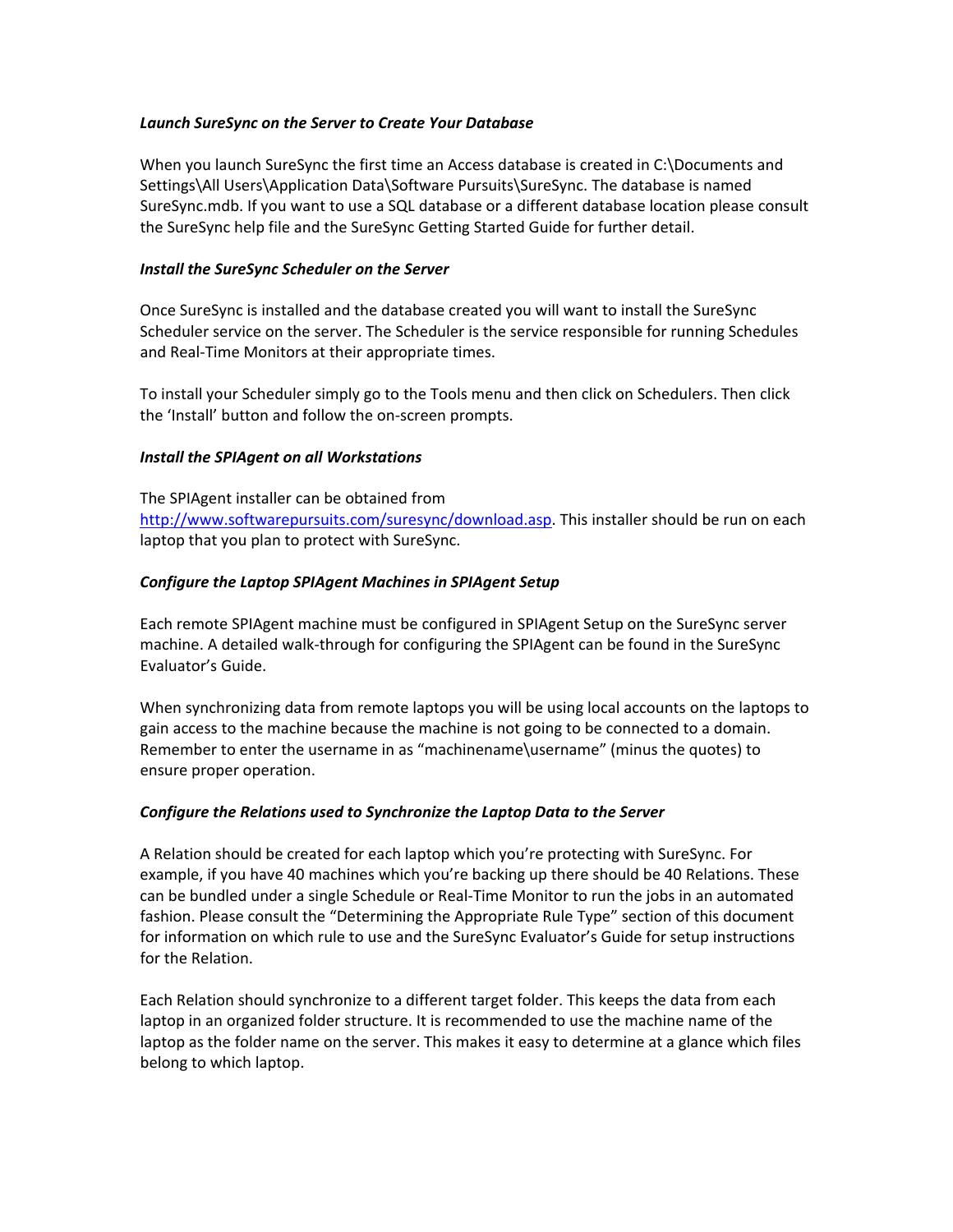# <span id="page-7-0"></span>*Configure the Required Schedule(s) or Real‐Time Monitor(s)*

The final step is to determine how you want to run the Relations in an automated manner to ensure that data on the laptops is protected.

If you're planning on using a Schedule it should be configured to run every X number of minutes. It's important that the Schedule run fairly frequently. When a Schedule launches it will synchronize data from any connected laptops to the server and report "path not found" errors for the laptops which are not connected at the time the job is run. It will then reschedule and run again. The next time it runs the process repeats itself. Due to the fact that some machines will most likely always be offline when a Schedule runs you want to run the Schedule frequently to catch machines when they are connected. Repeating every 10 or 15 minutes should be adequate.

A Real‐Time Monitor on the other hand will monitor the paths of all the laptops. As users establish a connection, the path on their laptop will be added back into the monitor and files will be synchronized. When the user disconnects they will be removed from the monitor. This is generally far more efficient than running a Schedule.

# **How to Configure the LaptopSide Scenario**

The following steps should be performed to deploy SureSync using the Laptop‐Side Scenario:

- Install the SPIAgent on the server
- Install SureSync on each laptop which will be protected
- Launch SureSync on each laptop to create your database
- Install the SureSync Scheduler on each laptop (optional)
- Configure the server SPIAgent on each laptop in SPIAgent Setup
- Configure the Relation to synchronize laptop data to the server
- Configure the SureSync Relation on the laptop to run in an automated manner

It is recommended that you download the SureSync Evaluator's Guide from <http://www.softwarepursuits.com/suresync/support.asp#gettingstarted> to use with this white paper to aide in configuring the various aspects of SureSync. This document will outline the steps you should take but the Evaluator's Guide provides a step‐by‐step view of how to configure each aspect of SureSync.

## *Install the SPIAgent on the Server*

The SPIAgent installer can be obtained from [http://www.softwarepursuits.com/suresync/download.asp.](http://www.softwarepursuits.com/suresync/download.asp) This installer should be run on the server which will serve as the target for the laptop synchronizations.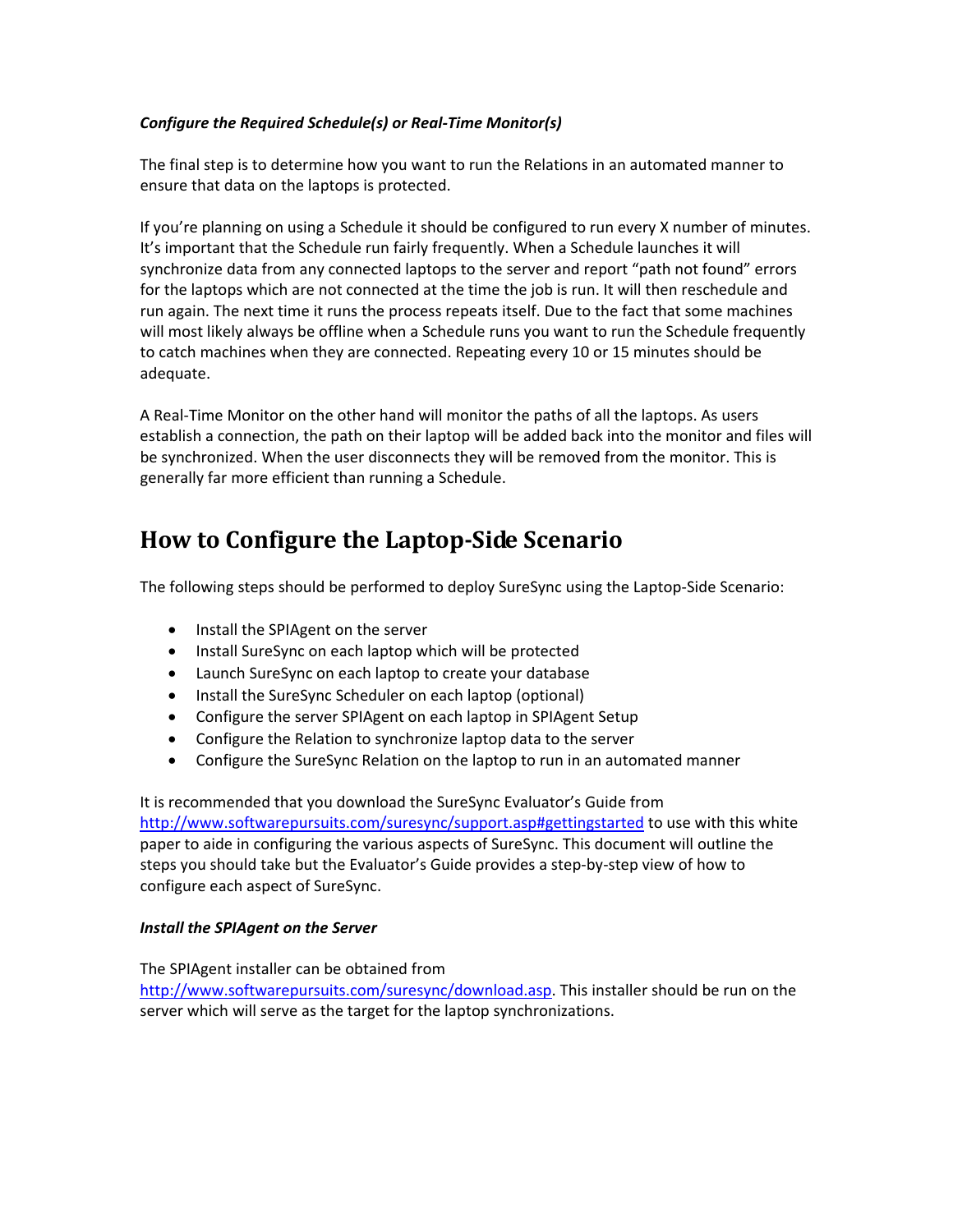#### *Install SureSync on all Workstations*

The full SureSync application should be installed on each laptop which will be synchronizing files to the server. The full SureSync installer can be downloaded from [http://www.softwarepursuits.com/suresync/download.asp.](http://www.softwarepursuits.com/suresync/download.asp)

## *Launch SureSync on each Laptop to Create Your Database*

When installing SureSync on the laptops it is recommended that you use an Access database. In this scenario the laptop is only going to be running a couple of Relations at maximum and there is no need for the extra overhead of running a SQL database for this light of a synchronization load.

When you launch SureSync the first time an Access database is created in C:\Documents and Settings\All Users\Application Data\Software Pursuits\SureSync. The database is named SureSync.mdb. You will want to launch the SureSync desktop on each laptop so the database is created.

## *Install the SureSync Scheduler on each Laptop (optional)*

This step only needs to be performed if you're going to run a Schedule or Real‐Time Monitor on each of the laptops. The Scheduler is the service responsible for running Schedules and Real‐ Time Monitors at their appropriate times.

To install your Scheduler simply go to the Tools menu and then click on Schedulers. Then click the 'Install' button and follow the on‐screen prompts.

**NOTE:** If you are going to use another method of running the Relation on the laptops such as through a desktop shortcut or using the Windows Scheduled Tasks feature to run the job at log on you can skip this step.

## *Configure the server SPIAgent on each Laptop in SPIAgent Setup*

On each laptop you will need to configure the SPIAgent settings for the server machine. A detailed walk‐through for configuring the SPIAgent can be found in the SureSync Evaluator's Guide.

When synchronizing data from the laptop with SureSync installed on the laptop you will need to use a domain account which has access to the server in question. This would be represented as domainname\username in SPIAgent Setup. Each user's domain account could be used giving them permission to just their folder or you could use a special SureSync account which has access only to the folders in question and synchronize using that account.

#### *Configure the Relation to Synchronize Laptop Data to the Server*

Each laptop machine needs to have a Relation created in its SureSync database to synchronize the required data from the laptop to the backup server. Please consult the "Determining the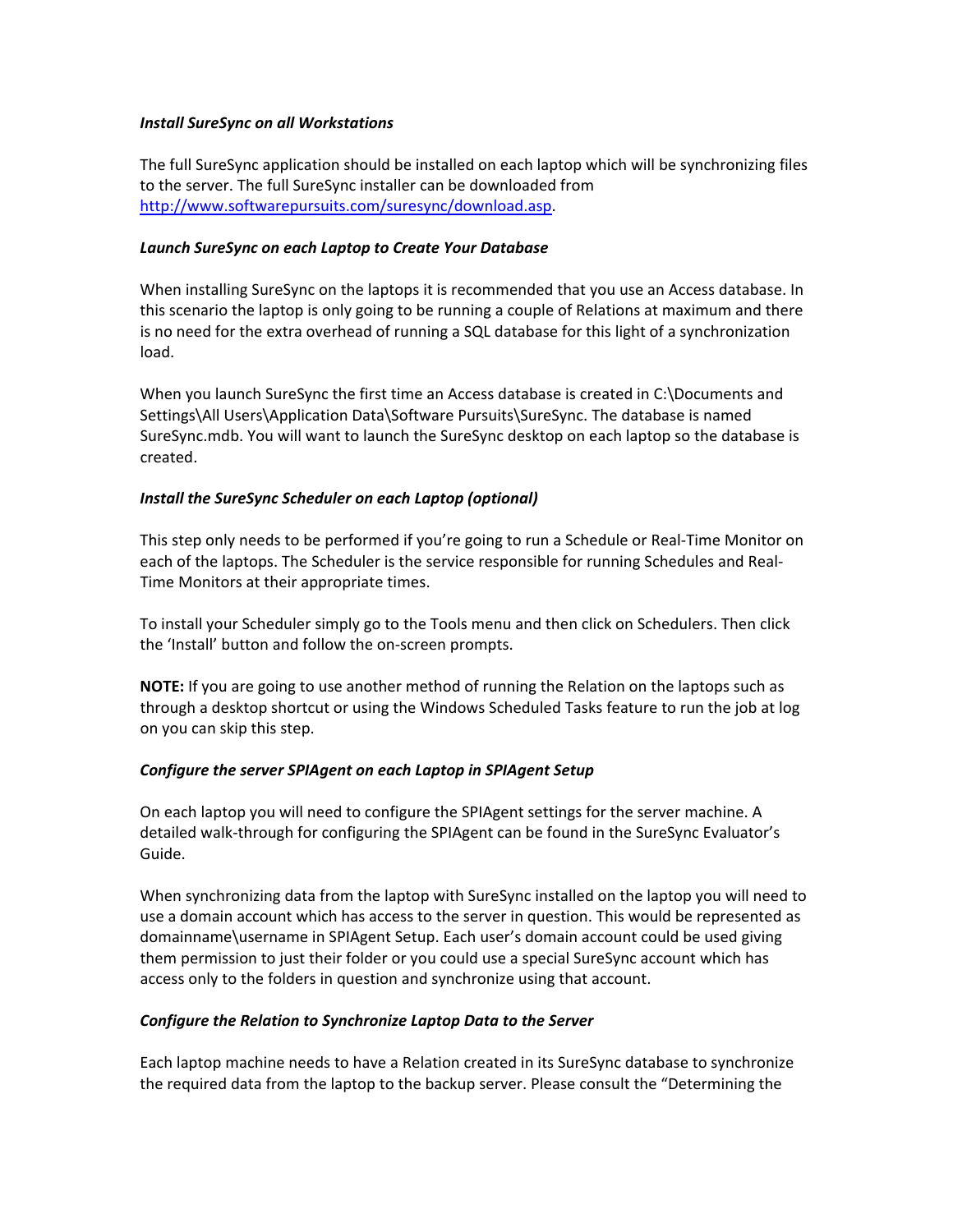Appropriate Rule Type" section of this document for information on which rule to use and the SureSync Evaluator's Guide for setup instructions for the Relation.

Each Relation should synchronize to a different target folder. This keeps the data from each laptop in an organized folder structure. It is recommended to use the machine name of the laptop as the folder name on the server. This makes it easy to determine at a glance which files belong to which laptop.

## *Configure the SureSync Relation on the laptop to run in an automated manner*

There are three different methods in which you can run the Relation on the laptop in an automated manner.

# Run the Relation under a Schedule or Real‐Time Monitor

You can run the Relation on the laptop via a Schedule or a Real‐Time Monitor just as you can with the server side scenario. The same problems with this method remain. There will be times that the job runs where the laptop is not connected to the Internet. This means you need to configure the Schedule to run frequently to increase the chances that it runs during a period when the laptop is connected or you can run a Real-Time Monitor which stays active all the time and will recover the server path when connected to the Internet allowing the files to be synchronized.

If you're planning on using a Schedule it should be configured to run every X number of minutes. It's important that the Schedule run fairly frequently. When a Schedule launches it will synchronize data from any connected laptops to the server and report "path not found" errors for the laptops which are not connected at the time the job is run. It will then reschedule and run again. The next time it runs the process repeats itself. Due to the fact that some machines will most likely always be offline when a Schedule runs you want to run the Schedule frequently to catch machines when they are connected. Repeating every 10 or 15 minutes should be adequate.

A Real-Time Monitor on the other hand will monitor the path on the laptop and synchronize / replicate files to the remote server when the laptop is connected to the Internet and that remote server is accessible. When the user disconnects from the Internet the Real‐Time Monitor keep retrying the connection to the remote server so when an Internet connection is restored the synchronization / replication to the remote server will resume.

## Run the Relation via a SyncRun shortcut on the desktop

SureSync includes a command line utility called SyncRun which can be used to create a desktop shortcut which launches the Relation in question. This method guarantees that the user's laptop is connected to the Internet and can connect to the server because the user manually runs the job when connected. The downside to this method is that the user has to run the job which they may not always remember to do.

To create the shortcut, right click on the Windows Desktop, then select New and finally Shortcut to launch the Windows Create Shortcut wizard.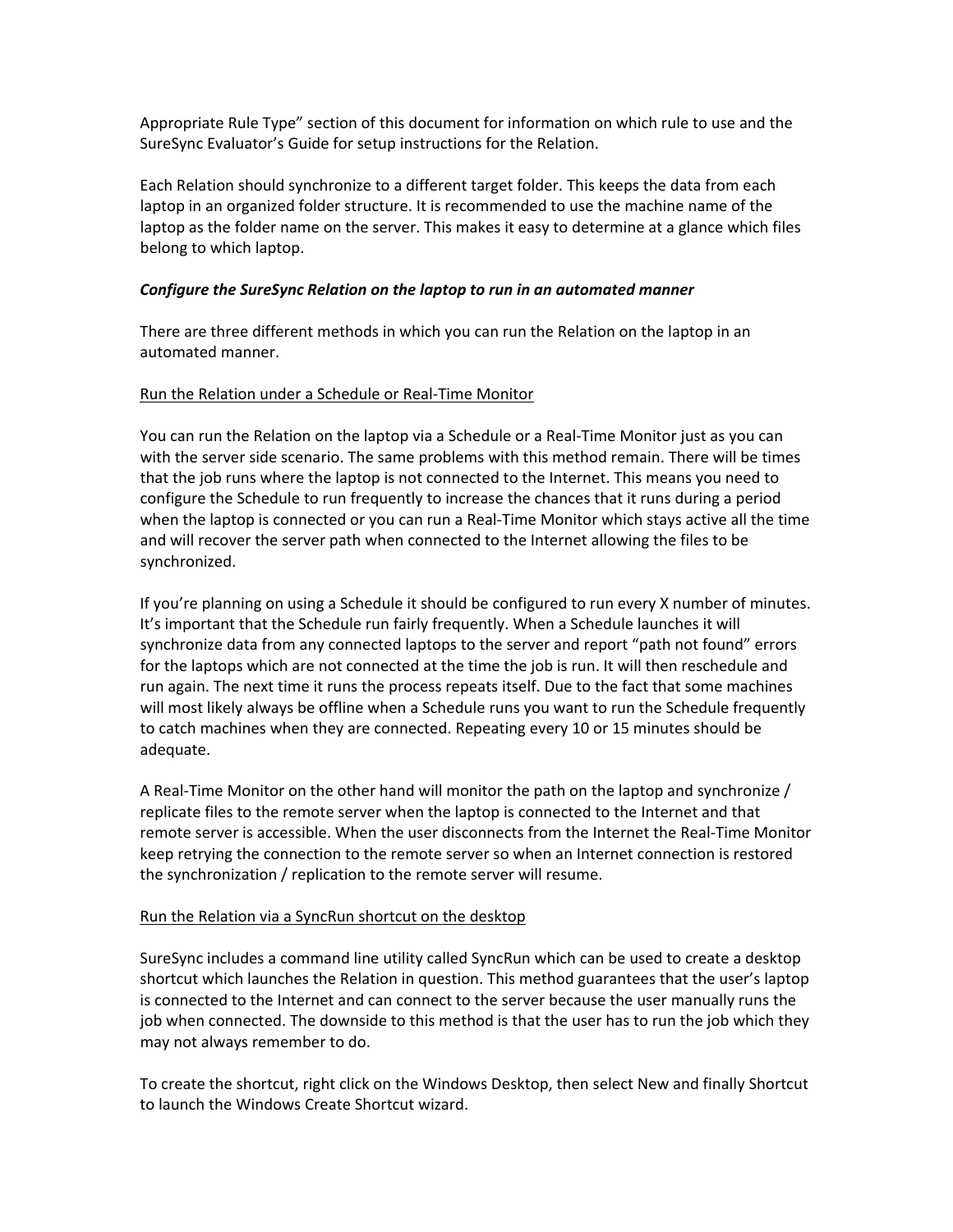| <b>Create Shortcut</b><br><b>MANAHAMPAANAARRAMAA</b><br>www.com/www.com/www.com/<br><b><i>MARAHAMAMARAANAS</i></b> | This wizard helps you to create shortcuts to local or<br>network programs, files, folders, computers, or Internet<br>addresses.<br>Type the location of the item: |
|--------------------------------------------------------------------------------------------------------------------|-------------------------------------------------------------------------------------------------------------------------------------------------------------------|
| maaa                                                                                                               | Browse<br>Click Next to continue.                                                                                                                                 |
| <b><i>MANAHAMAANAANAANAANA</i></b><br><b><i>INVOLVEDIRENCO</i></b>                                                 | Cancel<br><back<br>Next &gt;</back<br>                                                                                                                            |

Under "Type the location of the item:" you will want to enter in the path to SyncRun and the correct operands to launch the Relation.

The command below is an example of the basic command to run a Relation. There are additional options available to you which are detailed in the SureSync help file under the SyncCmd topic.

Note: In the command there is a space before the first / and then another space before /R. There *is no space after R and the first quote. All quotes are needed.*



"C:\Program Files\Software Pursuits\SureSync\SyncCmd.exe" /XStart /R"Relation Name"

Click "Next" to continue.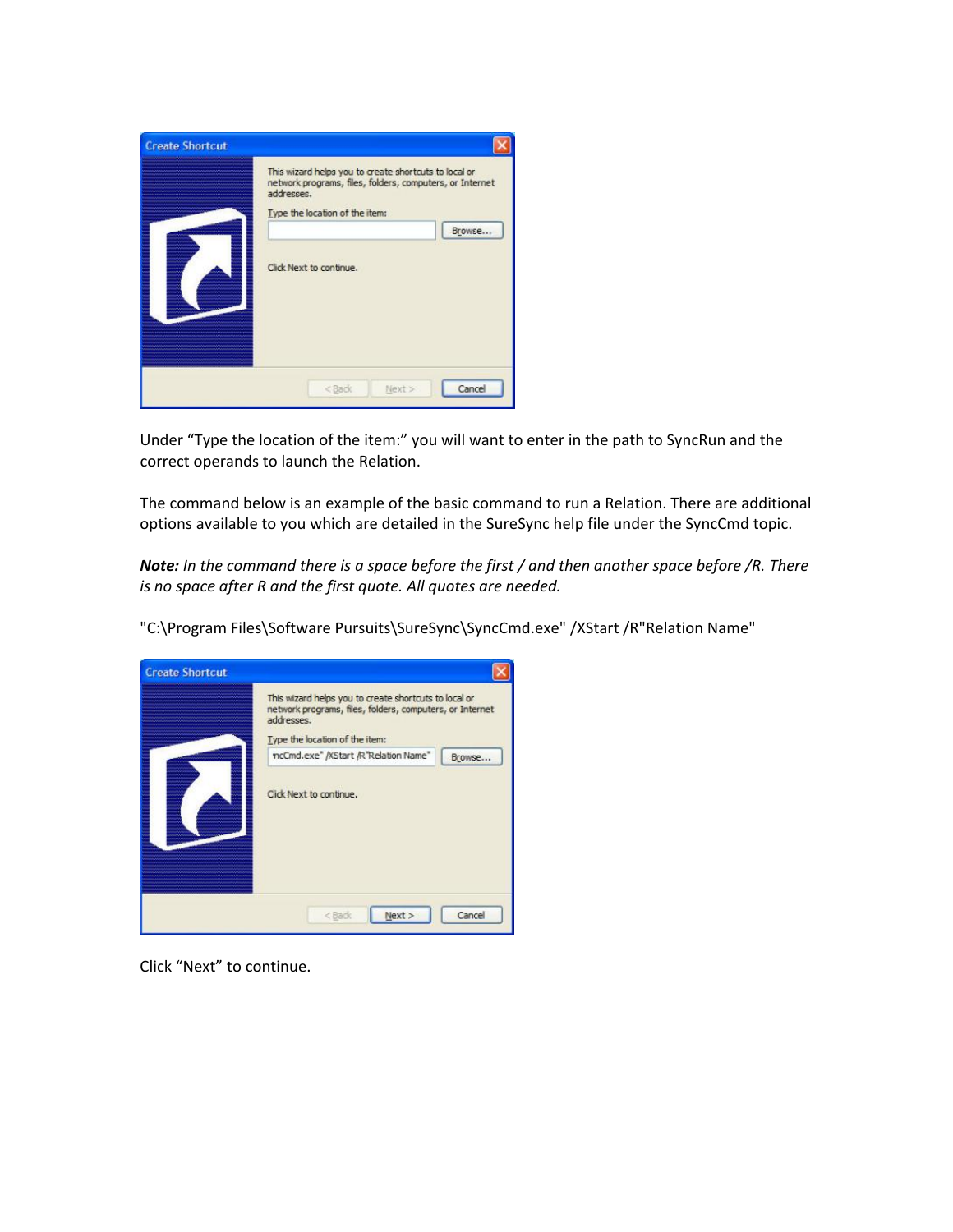The next panel of the Wizard lets you give the shortcut a name. We recommend something like "Backup Data to Server".

| Select a Title for the Program         |                                      |
|----------------------------------------|--------------------------------------|
| <b>MMMMMMMMMMMMMMMMMMM</b>             | Type a name for this shortcut:       |
| mon                                    | Backup Data to Server                |
| maxxx<br><b>Michigan Management MM</b> | Click Finish to create the shortcut. |
|                                        | Finish<br>Cancel<br>< Back           |

Click "Finish" and the shortcut will be created on the Desktop.



The user can now click on the "Backup Data to Server" shortcut on the desktop whenever they are connected to the Internet and want to backup their data to the server.

#### Run the Relation using SyncRun and Windows Scheduled Tasks

The Windows Scheduled Tasks feature lets you schedule an application to run at certain times. The available options are Daily, Weekly, Monthly, One Time Only, When My Computer Starts, and When I Log On.

This example will configure a SyncRun command to run the Relation using the When I Log On setting. This example assumes that you're running Windows XP. The steps might be slightly different on other operating systems.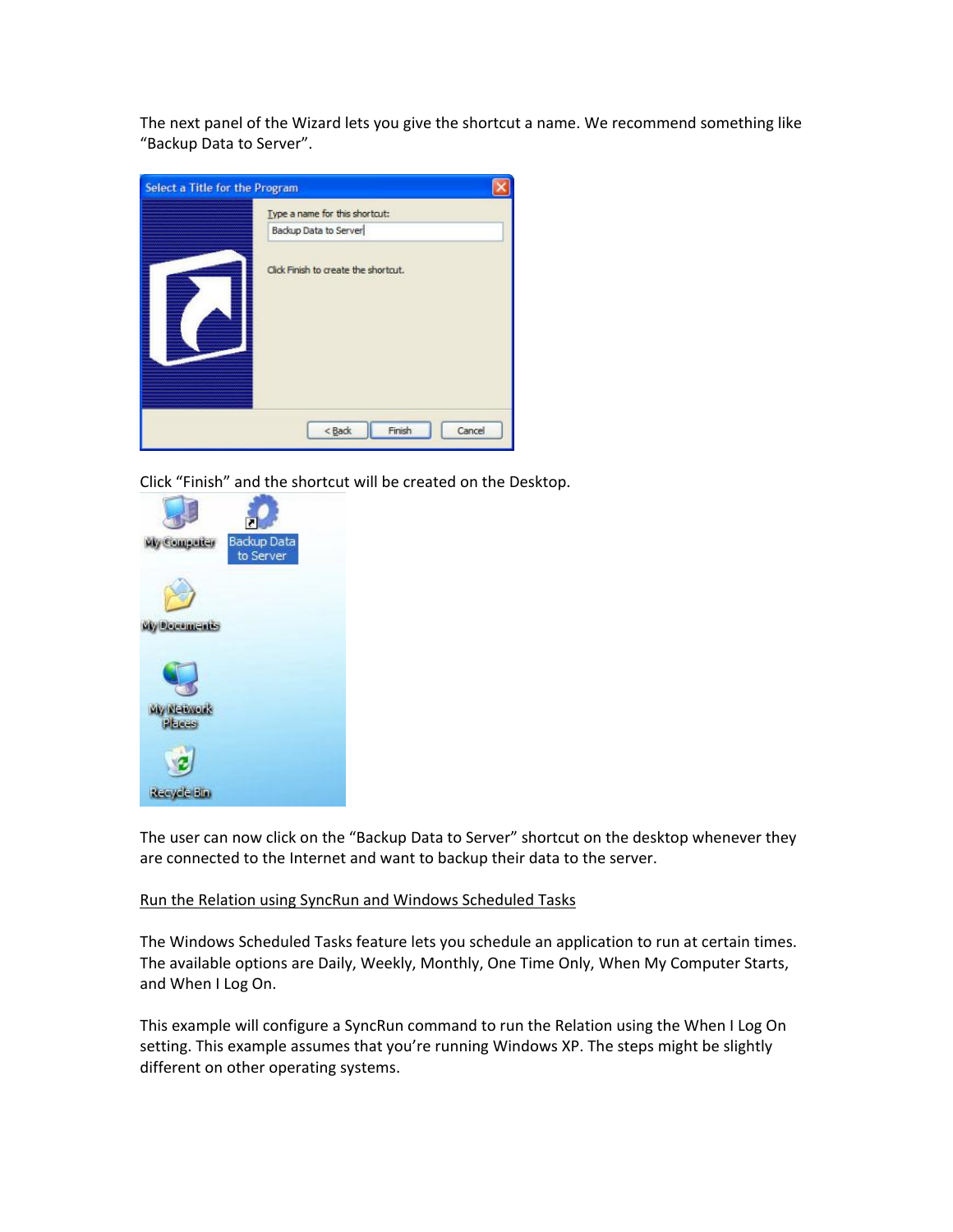To access the Scheduled Tasks in Windows launch Control Panel, then click on Scheduled Tasks, and finally double click on "Add Scheduled Task" to launch the Scheduled Task Wizard.

| <b>Scheduled Task Wizard</b> |                                                                                                                                                                                               |  |
|------------------------------|-----------------------------------------------------------------------------------------------------------------------------------------------------------------------------------------------|--|
|                              | This wizard helps you schedule a task for Windows<br>to perform.<br>You select the program you want Windows to run,<br>and then schedule it for a convenient time.<br>Click Next to continue. |  |
|                              | Cancel<br>Next ><br>< Back                                                                                                                                                                    |  |

Click "Next" to start the configuration.

| 5.1.2600.218                                            |
|---------------------------------------------------------|
| Add or Remove Debugging  3.1.4000.1823<br>6.00.2900.21. |
|                                                         |

Click on the "Browse" button, browse to C:\Program Files\Software Pursuits\SureSync, select SyncCmd.exe and then click "Open".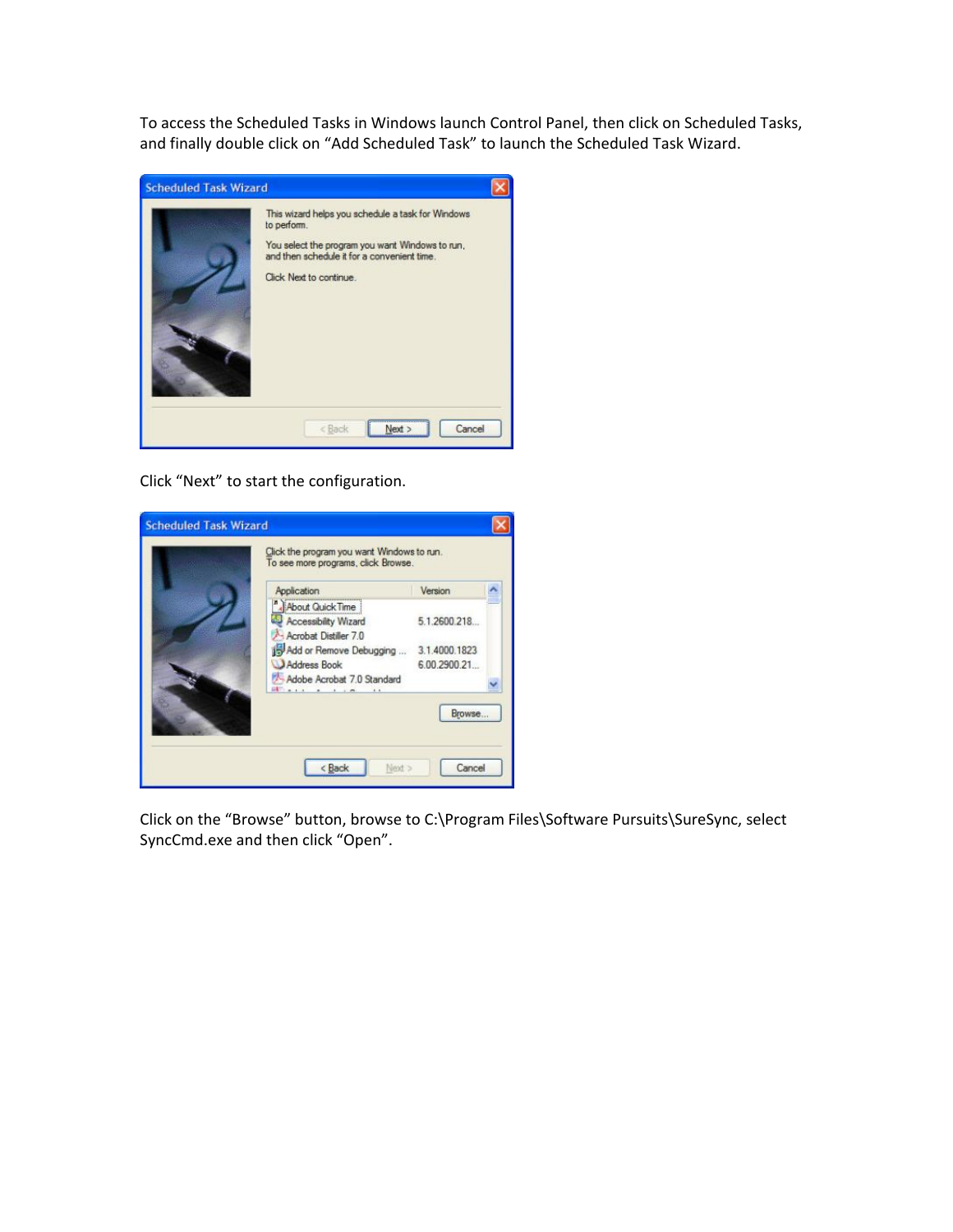

The next panel displays a name for the task. This will default to "SyncCmd" but you can change it to any name you like. This name is only displayed in the Scheduled Task list.

This panel also defines the frequency with which you want the job run. For this example we will select "When I log on".



Click "Next" to continue.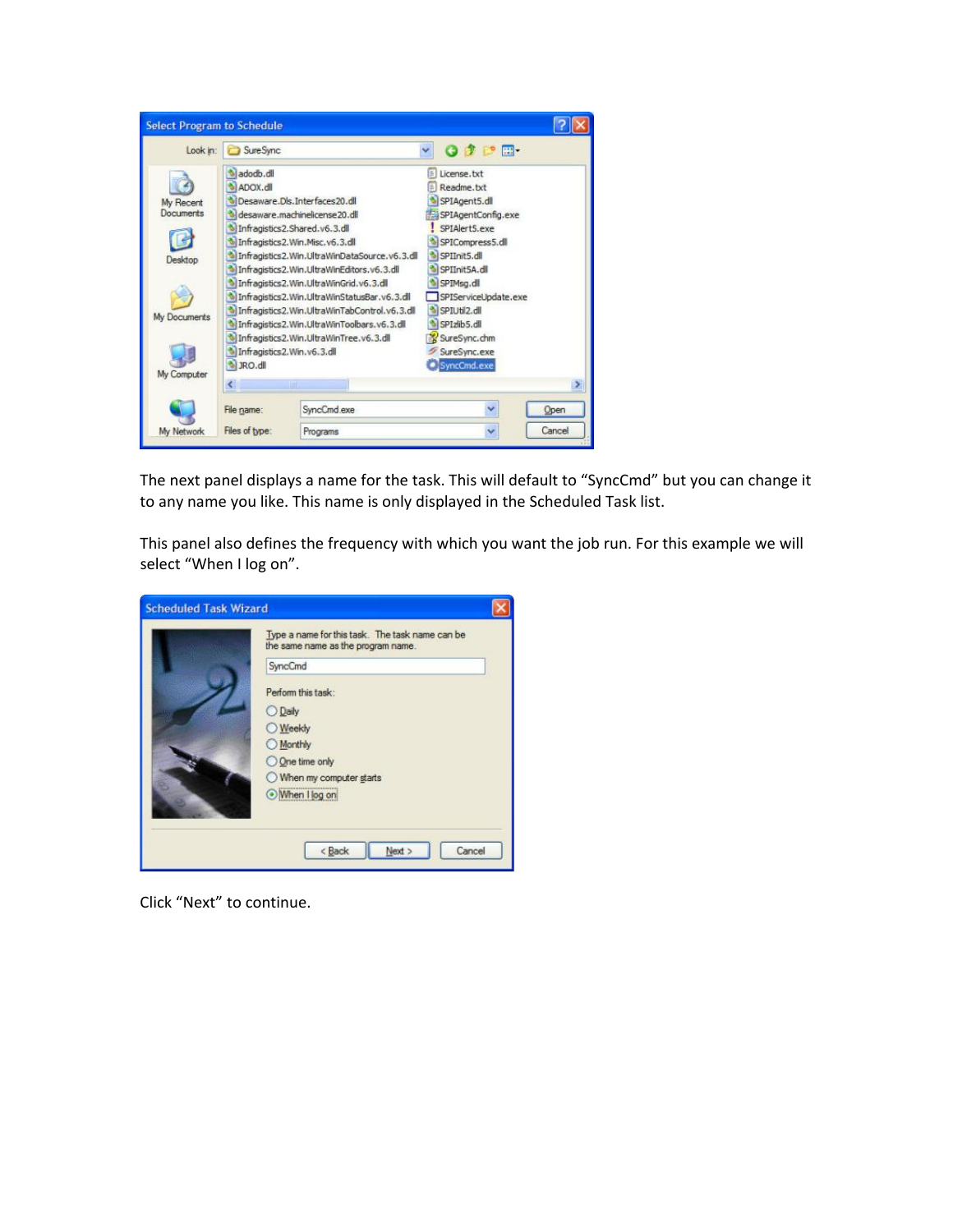| run as if it were started by that user. | Enter the name and password of a user. The task will |
|-----------------------------------------|------------------------------------------------------|
| Enter the user name:                    | machine user                                         |
| Enter the password:                     |                                                      |
| Confirm password:                       |                                                      |
| not run.                                | If a password is not entered, scheduled tasks might  |

The next panel asks for the username and password that the scheduled task should run under. Enter that in here in the format of machine\user or domain\user.

Click "Next" to continue.

| <b>Scheduled Task Wizard</b> |                                                                                                                                                                                                                                          |
|------------------------------|------------------------------------------------------------------------------------------------------------------------------------------------------------------------------------------------------------------------------------------|
|                              | You have successfully scheduled the following task:<br>SyncCmd<br>Windows will perform this task:<br>Run at user logon<br>Open advanced properties for this task when I click<br>Click Finish to add this task to your Windows schedule. |
|                              | Finish<br>Cancel<br>< Back                                                                                                                                                                                                               |

On the next panel check the box for "Open advanced properties for this task when I click Finish" and then click "Finish".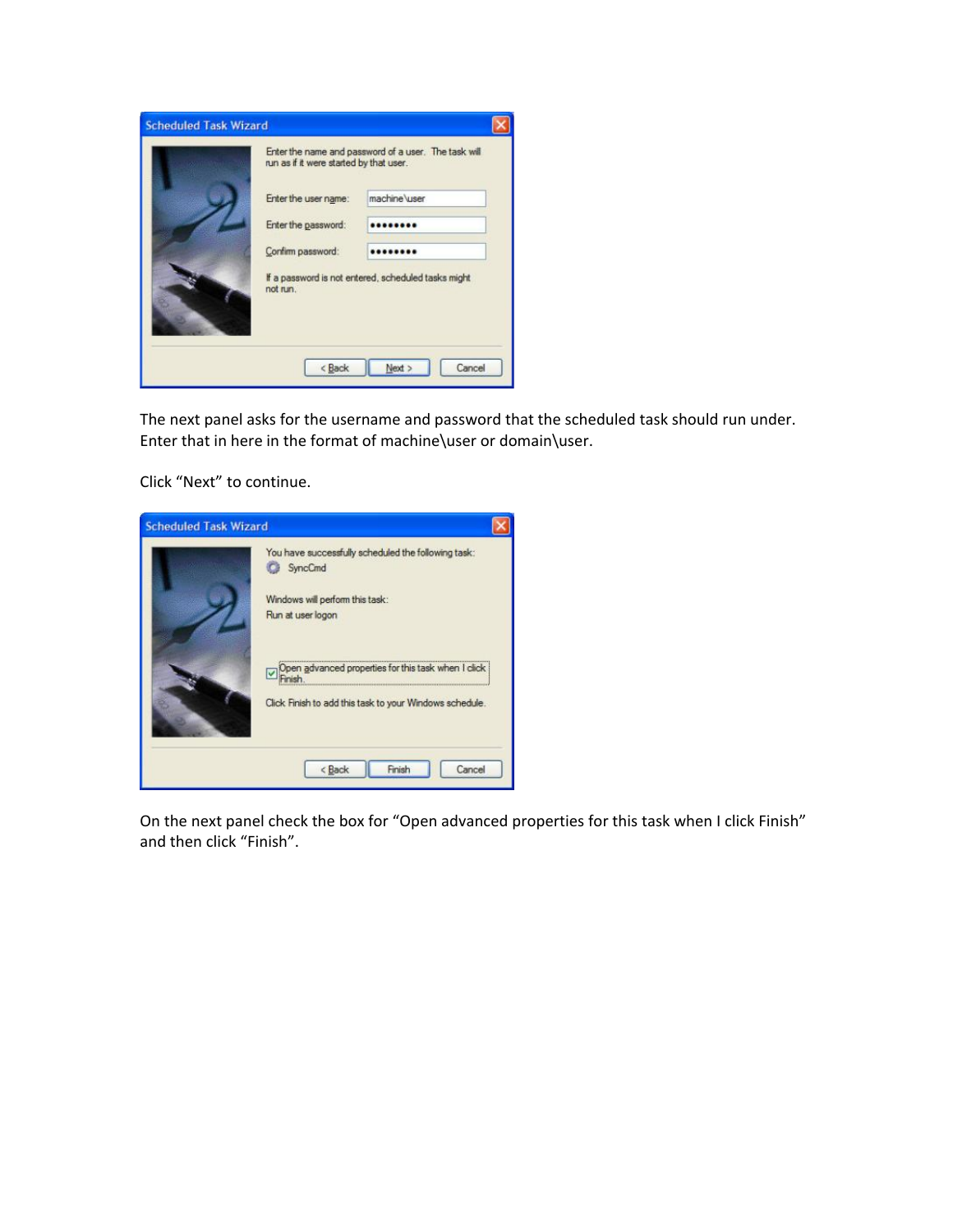<span id="page-15-0"></span>

|           | C:\WINDOWS\Tasks\SyncCmd.job                                             |
|-----------|--------------------------------------------------------------------------|
| Run:      | uits\SureSync\SyncCmd.exe" /XStart /R"Relation Name"                     |
|           | Browse                                                                   |
| Start in: | "C:\Program Files\Software Pursuits\SureSync"                            |
| Comments: |                                                                          |
| Run as:   | machine user<br>Set password                                             |
|           |                                                                          |
|           | Run only if logged on<br>Enabled (scheduled task runs at specified time) |

On the next panel we need to modify the "Run" text field so it contains the /XStart /R"Relation Name"

The entire command under "Run" should be:

"C:\Program Files\Software Pursuits\SureSync\SyncCmd.exe" /XStart /R"Relation Name"

Click "Apply" and "OK" to complete the configuration. The job will now run at the defined times.

# **Licensing**

The two methods of protecting laptop machines are licensed differently. This section provides details on determining the licenses that you would need for your environment. We always recommend that you consult with a member of our Sales Team to ensure you receive appropriate licensing information. You will find our contact information at the end of this document.

## *Server Side Scenario*

When licensing SureSync for the server side scenario you will need a base SureSync server license, a SPIAgent server license, and a SPIAgent workstation license for each laptop.

*Example: If you're synchronizing data from 10 workstations to 1 server you would need 1 server SureSync license, 1 server SPIAgent license, and 10 workstation SPIAgent licenses.*